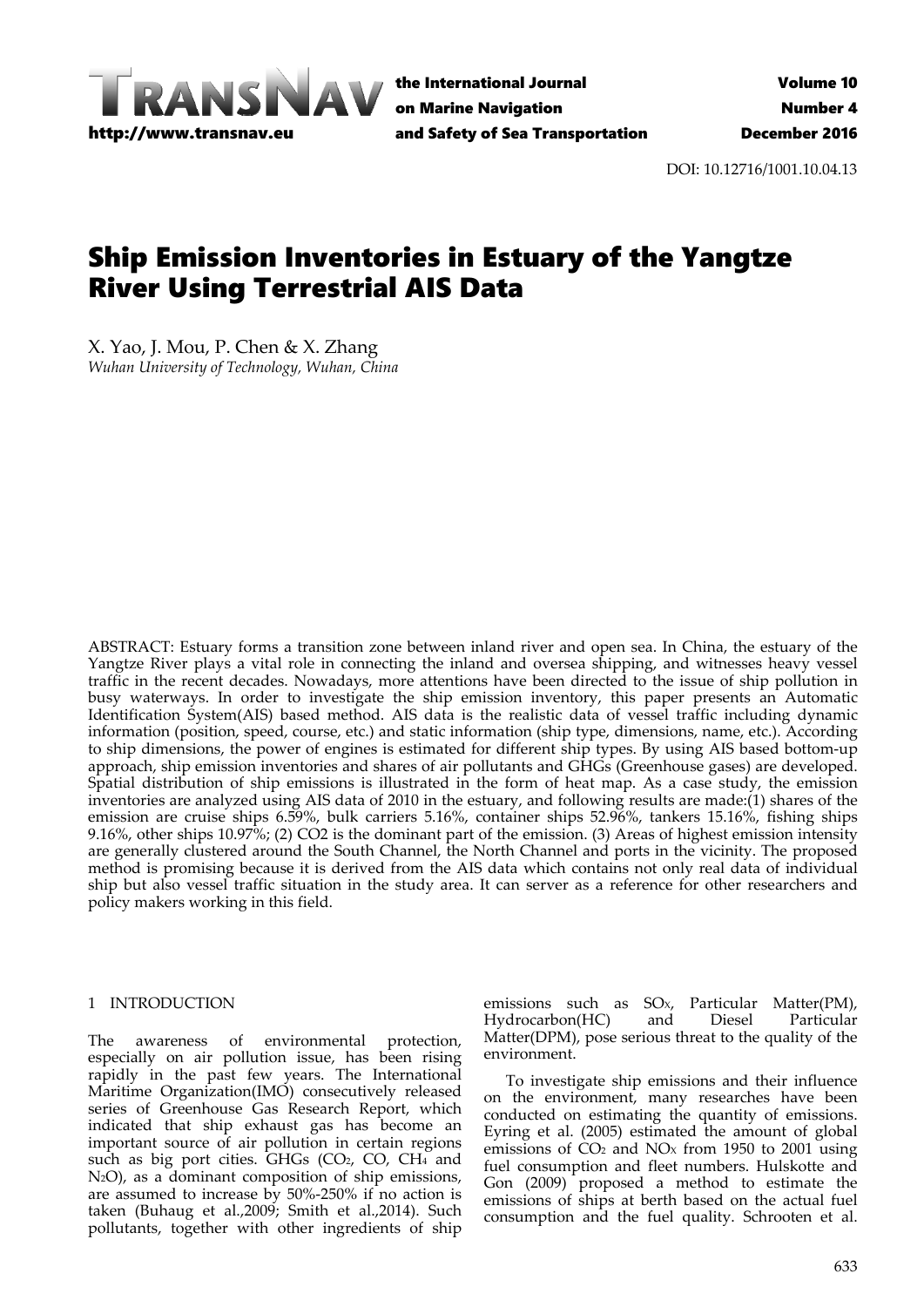(2009) developed the total emissions using comprehensive maritime transport database of activity data, specific energy consumption, emission factors. These studies demonstrated useful methods to quantify ship emissions and their composition. However, the data for modelling the ship emission in certain area is very much limited. Therefore, calculating the ship emission inventory is challenging.

Since 2002 new ships and later all larger sea‐going vessels (>300 GT) and all passenger vessels are required to carry an Automatic Identification System (AIS) on board. Through dedicated VHF frequencies, AIS information is transmitted between vessels, from vessels to shore, or vice versa. In simple terms, AIS is a technology to make ships "visible" to each other. AIS data is the realistic data of traffic data including dynamic information (position, speed, course, etc.) and static information (ship type, dimensions, name, etc.). Such development provides profound data foundation of individual ship activity information and regional traffic situation to study on ship emissions. Therefore, several researchers applied such perspective on their study as new approach to obtain ship emission inventories accurately.

The Ship Traffic Emission Assessment Model(STEAM) was established by Jalkanen et al. (2007) to estimate the emissions of  $SO<sub>x</sub>$ , NO<sub>x</sub>, CO<sub>2</sub> in the Baltic sea. Laurie and Brett (2014) established a model to calculate ship engine exhaust emissions in ports and extensive coastal waters using terrestrial Automatic Identification System data for ship movements and operating modes. Winther et al. (2014) calculated a detailed Black Carbon(BC),  $NOx$ and SO2 emissions inventories in the Arctic in 2012 and under two shipping scenarios (with or without arctic diversion routes). Meanwhile, they forecasted the emission for the years 2020, 2030 and 2050. Since ships emission inventory is closely linked with the activity of every ship, and AIS data can explicitly reflect individual ship activity and macroscopic traffic situation of certain region, methods based on AIS data can estimate emissions more accurately and become promising.

However, the relevant research and management of ship emission are backward in China to some extent. The drastic development of Chinese economy has boosted the increment of ship number and the intensity of ship traffic in congested water areas such as estuaries, which causes serious environment pollution due to ship emissions. The estuary of Yangtze River plays a vital role in connecting the inland and oversea shipping, and witnesses heavy vessel traffic. Such problems are obvious in this area. With improvement and implementation of ship pollution prevention and control requirements, government of China has been speeding up the establishment of the ship Emission Control Areas (ECA) all over the country. Three ECAs are established in the Pearl River Delta, the Yangtze River Delta and the Bohai Rim (Beijing City, Tianjin City and Hebei Province) respectively. The Yangtze River Delta has already started the implementation of emission reduction measures from April 1, 2016. Those port authorities encourage ships to use low sulfur fuel (less than  $0.5\%$ m/m) when they are mooring in the hub port areas along the Yangtze River delta ECA. To control the emission in ECAs,

ship emission inventory should be developed. JIN et al.  $(2009)$  presented the emissions inventory of NO<sub>x</sub>, HC, CO and PM10 for the Tianjin port in 2006 based fuel consumption data. FU et al. (2012) applied a bottom‐up dynamic approach to calculate the ship emissions for Shanghai port. YE et al. (2014) presented the ship emissions inventories for Guangdong province in 2010 using two different methods for emission factors, and analyzed the temporal and spatial characteristics of emissions from different ship type. However, it is very difficult to build the bottom‐up approaches with satisfactory accuracy for ship emission on the basis of fuel consumption or turnover volume of goods.

In this context, this paper presents a bottom‐up AIS‐based method to calculate the ship emission inventories in the estuary of Yangtze River. We establish emission calculation models for different ship types to present a detail  $CH<sub>4</sub>, CO<sub>2</sub>, CO, DPM,$ HC, N2O, NOX, PM10, PM2.5 and SOX emission inventories for ships in the estuary of the Yangtze River in 2010. The emission contribution which comes from each ship type to the whole‐year emissions inventories are reckoned. From emission spatial allocation, the highest emission period of each ship type is identified, and the shipping route comprised the region with the highest emissions can be distinguished.

Hopefully, the proposed method can serve as a reference for other researchers and policy makers working in this field.

# 2 METHODOLOGY

Emissions from the shipping industry will be calculated using a bottom‐up AIS‐based method and AIS data to derive vessel activity. The ship length interval, sailing speed, sailing time and position are abstracted from AIS data to calculate the ship emissions. The ships within the study area will be divided into several different types. Before developing the ship emissions inventory, the length between perpendiculars (Lpp) should be calculated using a formula. Lpp can be used as input parameter for calculation of the propulsion power. Then, a method will be developed based on the emissions calculation formula to enable the calculation of emissions using engine power, engine operating time, emissions factors and load factor. Fig.1 illustrates the framework to calculate the ships emissions.

## 2.1 *Emissions under different load conditions*

The ship emissions is closely related to speed of the ship because the load factor of main engine is different at different speed. Therefore, ship sailing state is divided into three statuses: in port or at anchor, maneuvering and cruising.

When ship speed is less than 1knot, we believe that the ship is in port or at anchor, at this time, the auxiliary engine is considered to be the sole working engine (WEN et al., 2016). The installed auxiliary engine power can be used to calculate the emissions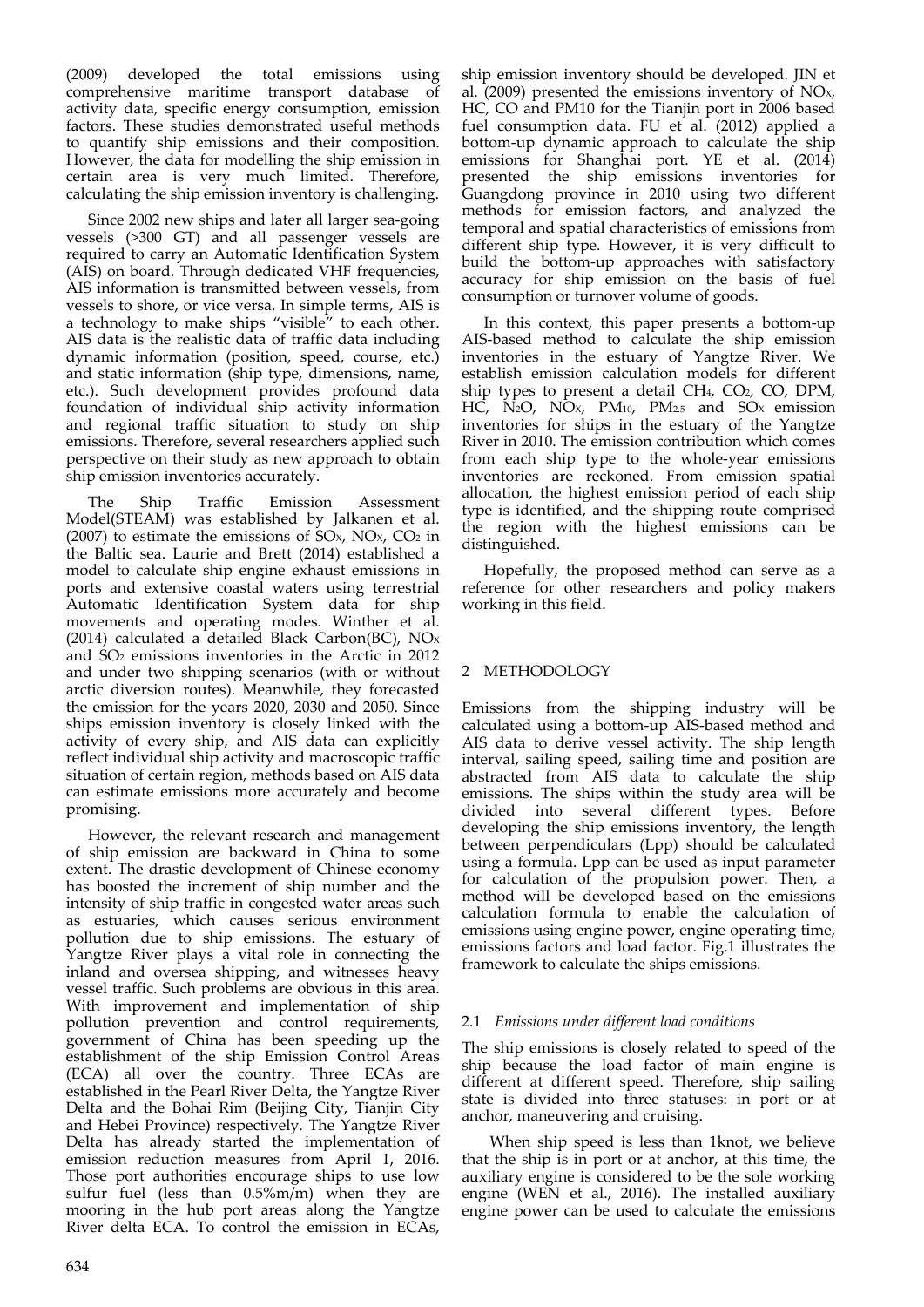with load factor and emission factors according to equation (1):

$$
E_{ij} = P_i \times T \times LF_j \times EF_{ij} \tag{1}
$$

where E is the emission in kilogram, P is engine power in kilowatt, T is working time of auxiliary engine in hour, LF is load factor of auxiliary engine in dimentionless, EF is emission factor in dimentionless, i stands for the ship type, j stands for the category of the pollutant.

However, the load factor of main engine is related to ship design maximum speed, which can be calculated as:

$$
LF_j = (\overline{V}/V_s)^3
$$
 (2)

where  $\overline{V}$  is the mean velocity for a considerable period of time and V is the ship design maximum velocity. The unit of them are m/s.

When a ship is maneuvering, we believe that both main engine and auxiliary engine are working. If load of main engine is more than 20%, the emission factor of main engine can be regarded as constant. And if the load is less than 20%, emission factor is negatively correlated with load of main engine, so revision is needed, the formula as:

$$
EF = EF_0 \times AF \tag{3}
$$

where *AF* is revision factor when the main engine is under low load.



Figure 1. Framework to calculate the ships emissions

When a ship is in maneuvering, the ship emission is calculated as:

$$
E_{ij} = P_{m,i} \times T_m \times LF_{m,j} \times EF_{m,ij} + P_{a,i} \times T_a \times LF_{a,j} \times EF_{a,ij}
$$
(4)

where *P<sub>m</sub>* stands for power of main engine, *P<sub>a</sub>* stands for auxiliary engine.

When a vessel keeps her speed for a considerable long period of time, the state of this ship can be regarded as cruising, and both main engine and auxiliary engine participate in the work, so the formula to calculate ship emissions is same as equation (4).

#### 2.2 *propulsive power*

Propulsive power of ship is the essential parameter to calculate ship emission. Main engine power (MP) and auxiliary engine power (AP) for each type of ship should be estimated before calculating the emission because different type of ship with different engine power and the data of engine power is limited. The propulsive power of cruise ships, bulk carriers, container ships, tankers fishing ships and other ships were calculated by using the methodology of Kristensen (2012) and Kristensen and Lützen (2012). The estimation model for propulsive power of different ship type is not the same. Here they will not be detailed because of the limited space. Taking the process of calculating the propulsive power of container ships as an example. The length of waterline of a certain container ship should be obtained by analyzing AIS data, then length between perpendiculars (Lpp) can be calculated as:

$$
Lpp = Lw1 / 1.01
$$
 (5)

where Lwl is the length of the container ship.

We could calculate the deadweight (DW) of this container ship by using equation (6) and (7), and equation  $(8)$  and  $(9)$  are used to calculate the propulsive power of main engine.

 3 2 DW = 0.00591 3.44776 286.93 341.6925 10265 *Lpp m Lpp Lpp Lpp* (6)

$$
DW_{(Lpp \ge 286.93\,\text{m})} = 3.66734 Lpp^2 - 1383.89 Lpp + 175999 \tag{7}
$$

$$
MP_{(DW \le 64000t)} = -8.446 \times 10^{(-15)} DW^4 + 1.0035 \times 10^{(-9)} DW^3 - 3.745 \times 10^{(-5)} DW^2 + 1.24 DW - 2503
$$
\n(8)

$$
MP_{(DW \ge 64000t)} = -3.092 \times 10^{(-6)} DW^2 + 1.11DW - 14816 \tag{9}
$$

Finally, the propulsive power of auxiliary engine is calculated according to functions developed by the IMO MEPC(IMO,2010) with assuming a sea margin of 85%:

$$
AP_{(MP \le 10000kW)} = 0.05MP / 0.85\tag{10}
$$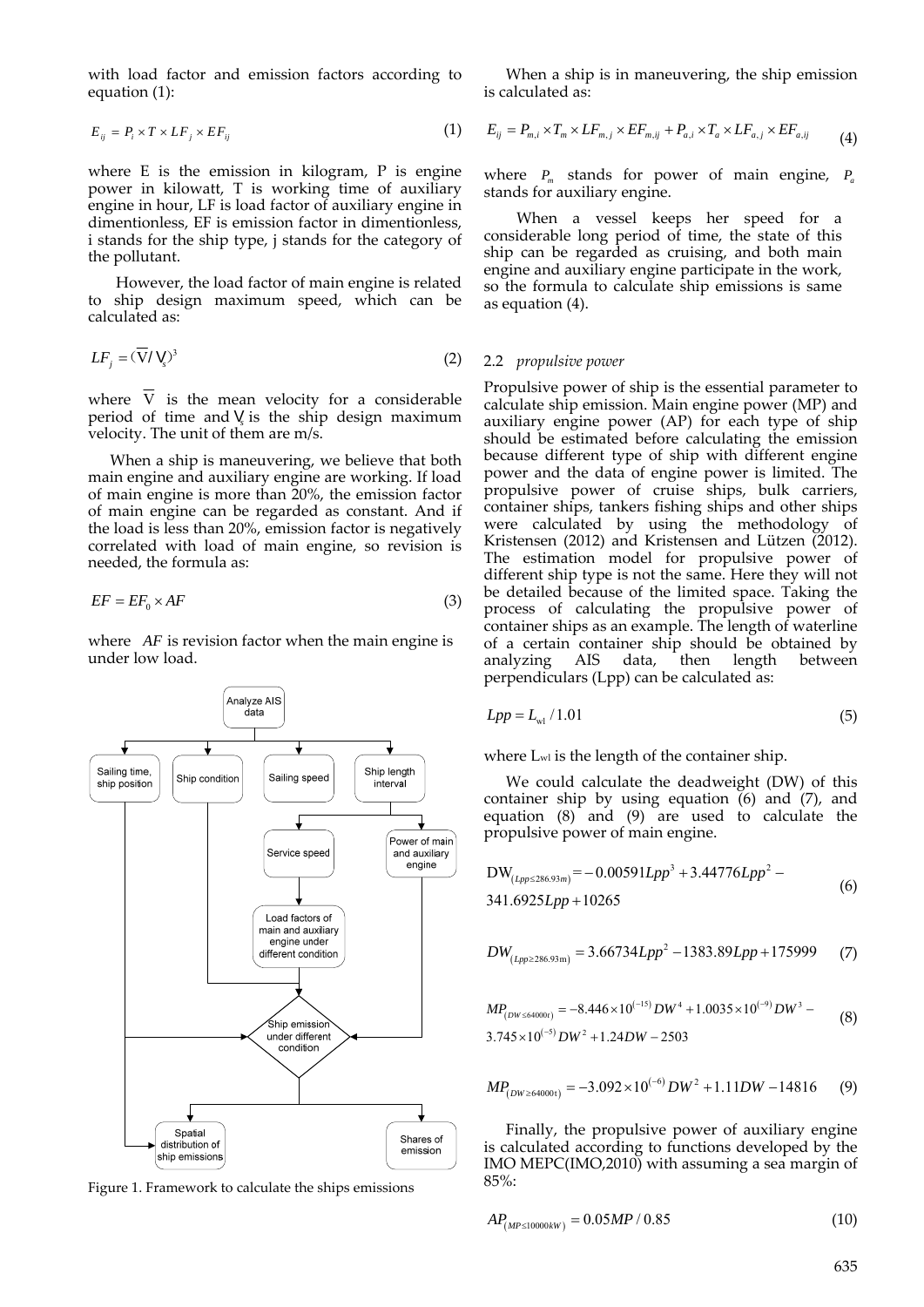$$
AP_{(MP \ge 10000kW)} = 0.025MP / 0.85 + 250
$$
\n(11)

The validation of power estimation was worked out by using a data set of 10 container ships from HIS Fairplay databases to ensure the accuracy of the emission inventory estimation to a higher level.

Table1 shows that the absolute errors of Lpp are less than 10%, and absolute errors of propulsive power of main engine are less than 15%, both of which are reasonable. But the absolute errors of auxiliary engine power are relatively large and the fluctuation of which is intense, probably due to collected data of the auxiliary engine power do not match main engine power.

## 2.3 *Emission factors*

Emission factor is also essential for calculating the ship emissions. In this manuscript, the emission factors are classified according to engine type, fuel type, and are referred from Shanghai emission inventory (FU et al.,2012) and the report of Port of Los Angeles Inventory of air emission (Agrawal et al.,2012). Those emission factors, expressed in g/kWh, are wildly accepted by most of the scholars, see Table 2 and Table 3.

# 3 CASE STUDY

### 3.1 *Study area and data source*

The estuary of the Yangtze River plays a vital role in connecting the inland and oversea shipping and witness heavy vessel traffic. With the development of

Table 1. Power estimation and verification of container ship

inland and open sea shipping of China, traffic volume of inbound and outbound ship witnesses a rapid increment in the past few years. Shanghai port, whose container throughput is the largest among the world, has accelerate such trend. Therefore, air pollution due to ship emissions in this area needs more attention to study. This paper chose a rectangular area with coverage between latitudes 31°00′N and 31°50′ N and longitudes 121°05′E and 122°40′E. South channel, North channel and other main shipping routes are included.

As for data source, AIS data of 2010 in this area are applied. In 2010, the world expo was held in Shanghai, China. Data quality of that year are very good thanks to the comprehensive surveillance and management on vessel traffic. Based on the whole year's AIS data, 14,845 cruise ships, 11,425 bulk carriers, 174,314 container ships, 50,060 tankers, 17,260 fishing ships and 38,971 other ships (pilot boat, tugboat, engineering ships and ships do not belong to these five specific types), are taken into study.

#### 4 RESULT

#### 4.1.1 *Ship emission inventory*

Parameters of the model to calculate emission inventories are obtained by analyzing the AIS data of the Yangtze River Estuary in 2010. According to equation  $(1)$  -  $(4)$ , the emission inventory of study area in 2010 estimated (see Table 4). The quantity of emissions of some main pollutants are PM<sub>10</sub> 18,862t, PM<sub>2.5</sub> 15,408t, SO<sub>x</sub> 146,876t and NO<sub>x</sub> 244,578t respectively. The largest emission of pollutant is always CO2, which is in consistent with other similar study.

| MMSI        | real            |        | estimated         | error                    |            |             |         |         |                   |    |
|-------------|-----------------|--------|-------------------|--------------------------|------------|-------------|---------|---------|-------------------|----|
|             | $L_{\rm w1}(m)$ |        | $Lpp(m)$ $MP(kW)$ |                          | AP(kW) Lpp | МP          | AP      | Lpp     | ΜP                | AP |
| $212***000$ | 220.23          | 210.26 | 35715             | 1320                     | 218.0      | 313301171.5 | 3.7%    | 12.3%   | 11.3%             |    |
| $212***000$ | 304             | 288.8  | 68520             | 3500                     | 301.0      | 609732043.3 | 4.2%    | 11.0%   | 41.6%             |    |
| $304***000$ | 147.87          | 140.3  | 13229             | 600                      | 146.4      | 11707594.3  | 4.4%    | 11.5%   | $0.9\%$           |    |
| 538***590   | 161.3           | 149.6  | 12640             | 1720                     | 159.7      | 14575678.7  | 6.8%    | 15.3%   | 60.5%             |    |
| 308***000   | 145.12          | 134    | 10860             | 940                      | 143.7      | 11147577.9  | $7.2\%$ | $2.6\%$ | 38.5%             |    |
| $352***000$ | 168.05          | 158    | 16253             | 1080                     | 166.4      | 16127724.3  | 5.3%    | $0.8\%$ | 32.9%             |    |
| 356***000   | 182             | 172.5  | 19670             | 1230                     | 180.2      | 19642827.7  | 4.5%    | $0.1\%$ | 32.7%             |    |
| $356***000$ | 144.73          | 135.63 | 10860             | 940                      | 143.3      | 11068575.5  | $5.7\%$ | $1.9\%$ | 38.8%             |    |
| $412***430$ | 121.2           | 112    | 7342              | 430                      | 120.0      | 6493.8      | 382.0   | $7.1\%$ | $11.6\%$ $11.2\%$ |    |
| 412***880   | 99.9            | 93.9   | 2991              | $\overline{\phantom{a}}$ | 98.9       | 2681.6      | 157.7   | $5.3\%$ | $10.3\%$ -        |    |

Table 2. Emission factors of two type of main engine

| engine                               |                 |                            |     |              | emission factors |                                     |           |                           |                |  |
|--------------------------------------|-----------------|----------------------------|-----|--------------|------------------|-------------------------------------|-----------|---------------------------|----------------|--|
| type                                 | CH <sub>4</sub> | CO <sub>2</sub>            | CO. |              |                  | $DPM$ HC $N_2O$ $NOx$               | $PM_{10}$ | $PM_{25}$ SO <sub>x</sub> |                |  |
| SSD <sup>1</sup><br>MSD <sup>2</sup> | 0.012<br>0.010  | 620.00 1.40<br>683.00 1.10 |     | 1.50<br>1.50 | 0.50 0.031       | 0.60 0.031 17.00 1.50<br>13.00 1.50 |           | 1.20<br>1.20              | 10.50<br>11.50 |  |

<sup>1</sup> SSD stands for slow‐speed diesel engine, the maximum rotation speed of which is less than 130 r/min. <sup>2</sup> MSD stands for medium‐speed diesel engine, the rotation speed of which is more than 130r/min.

Table 3. Emission factors of auxiliary engine

| DPM HC $N_2O$ $NOx$<br>$C\Omega$<br>$PM_{10}$<br>$PM_{25}$ SO <sub>x</sub><br>683 0.2 1.5<br>15 12 |                          |  | emission factors |     |          |  |                 |
|----------------------------------------------------------------------------------------------------|--------------------------|--|------------------|-----|----------|--|-----------------|
|                                                                                                    | CH <sub>4</sub><br>0.005 |  |                  | 0.4 | 0.031 13 |  | 12 <sup>3</sup> |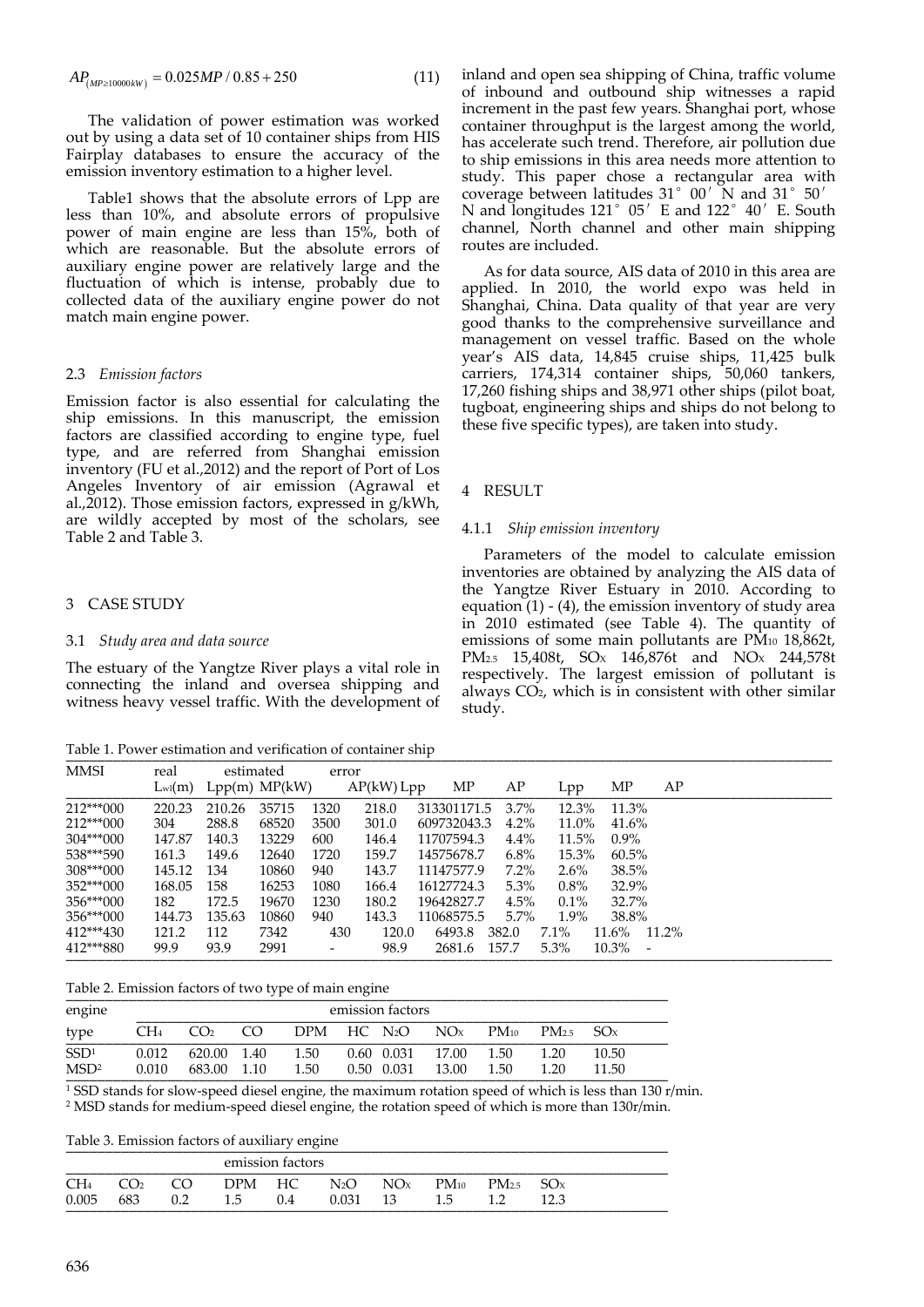Table 4. Emissions per pollutant of each ship type in 2010

|         |     | Cruise Bulk Container Tankers Fishing Other                     |     |       |       |
|---------|-----|-----------------------------------------------------------------|-----|-------|-------|
|         |     | ships carriers ships                                            |     | ships | ships |
| (t)     | (t) | (t)                                                             | (t) | (t)   | (t)   |
|         |     | CH <sub>4</sub> 248 1083 2589 2381 1219 936                     |     |       |       |
|         |     | CO <sub>2</sub> 165,839 115,815 1180,348361,515 199,211 238,382 |     |       |       |
| CO 1149 |     | 1740 11,583 4143 35,258 3510                                    |     |       |       |
|         |     | DPM 2856 981 12,502 2585 3604 3591                              |     |       |       |
|         |     | HC 411 593 4115 1418 1244 1244                                  |     |       |       |
|         |     | N <sub>2</sub> O 32 39 305 95 31                                |     |       | 90    |
|         |     | NO <sub>x</sub> 12,498 16,260 125,536 38,643 13,915 37,727      |     |       |       |
|         |     | PM <sub>10</sub> 1452 1882 14,627 4467 2232 4362                |     |       |       |
|         |     | PM <sub>2.5</sub> 1165 1506 117,048 3655 1927 3500              |     |       |       |
|         |     | SO <sub>x</sub> 11,673 14,664 117,158 35,020 15,501 35,000      |     |       |       |
|         |     |                                                                 |     |       |       |

Table 4 indicates that the emission of each pollutant in the Yangtze River Estuary is relatively large, which is much larger than that of Shanghai port (FU et al., 2012). For example, the emission of  $SO<sub>x</sub>$  of Shanghai port in 2010 is 35400t, while that in the Yangtze River is 229,015t, the difference is 193,615t. The reason for this difference may be that the ship traffic flow in the Yangtze River Estuary is larger than that of the Shanghai port, and ships in the Yangtze River Estuary are always cruising, while ships in Shanghai port waters are always maneuvering or at anchor.

#### 4.1.2 *Emission validation*

Although the methodology of this study is widely accepted around the world and the parameters fits our study, it is essential to validate the emission results. The emission of individual ship can be easily measured by device while it is challenging to test thousands ships in the estuary area. In addition, it is hard to compare our emission result with other researches due to quite different traffic volume, research area and time period. Therefore, the Energy Efficiency Operational Indicator(EEOI) will be used to validate our emission results. EEOI is defined as the ratio of mass of CO2 emitted per unit of transport work. The basic expression is shown as equation (12). When the EEOI is similar to other researches, we believe that the emission estimation is reasonable.

$$
EEOI = \frac{\sum_{k} FC_{k} \times C_{Fk}}{m_{carg,o} \times D}
$$
\n(12)

where *k* is the fuel type,  $FC_k$  is the mass of consumed fuel in tons,  $\overline{C}$  is the fuel mass to  $CO<sub>2</sub>$ mass conversion factor,  $m_{cargo}$  is the mass of the ship in tons, *D* is the sailing distance in nautical miles.

Table 5 shows the EEOI in our study comparing to other researches. The EEOI is calculated based on numbers of vessels within study area, while MEPC\_684 and SUN et al. (2013) studied the single vessel. The comparison shows that the numbers are in same magnitude and because of some different condition, small difference exists which can be accepted.

Table 5. Comparison of EEOI \_\_\_\_\_\_\_\_\_\_\_\_\_\_\_\_\_\_\_\_\_\_\_\_\_\_\_\_\_\_\_\_\_\_\_\_\_\_\_\_\_\_\_\_\_\_\_

| This<br>study              | <b>MEPC 684</b><br>case study | Second IMO<br>GHG Study<br>general/bulk | SUN et<br>al. (2013) |
|----------------------------|-------------------------------|-----------------------------------------|----------------------|
| EEOI 10 <sup>-6</sup> 12.6 | 13.5                          | 14-27/5.5-46.3                          | 78-409               |

#### 4.1.3 *shares of ships emissions*

The total emissions per pollutant in the study area is CH4 8457t, CO2 2261,109t, CO 57,384t, DPM 26,118t, HC 9025t, N2O 592t, NOX 244,579t, PM10 29,022t, PM2.5 128,801t, and SOX 229,015t. **Fig. 1** shows the shares per pollutant of each ship type. The emissions from container ships is largest due to the number of container ships accounts for the largest proportion and the speed is relatively faster. Fishing ships contribute the largest share of CO emission because engine condition of fishing ships is always not up to standard, and the combustion of inferior fuel in the engine is not complete.

Large‐sized container ship is not only the mainstream ship type of the current shipping industry, but also the future development of ship type, so it is reasonable to control the discharge of the container ship.



Figure 1. Shares of each ship type

#### 4.1.4 *Patterns distribution of ship emissions*

The emission result is calculated based on AIS data, and are presented as the form of heat maps. Fig. 2 shows the spatial distribution of  $CH<sub>4</sub>, CO<sub>2</sub>, CO<sub>2</sub>$ DPM, HC, N<sub>2</sub>O, NO<sub>x</sub>, PM<sub>10</sub>, PM<sub>2.5</sub>, SO<sub>x</sub> emissions on January 3, 2010. The reason for showing the result of this day is that the number of ships on January 3 is same as the mean value and the proportion of all kinds of ships is consistent. The distributions of emission are very similar. Areas of highest emission intensity are generally clustered around the South channel, the North channel and some main jetties, followed by the area north of the Hengsha island for the shallow water depth. There are few small‐sized fishing ships would sail in the water area north of the Hengsha island.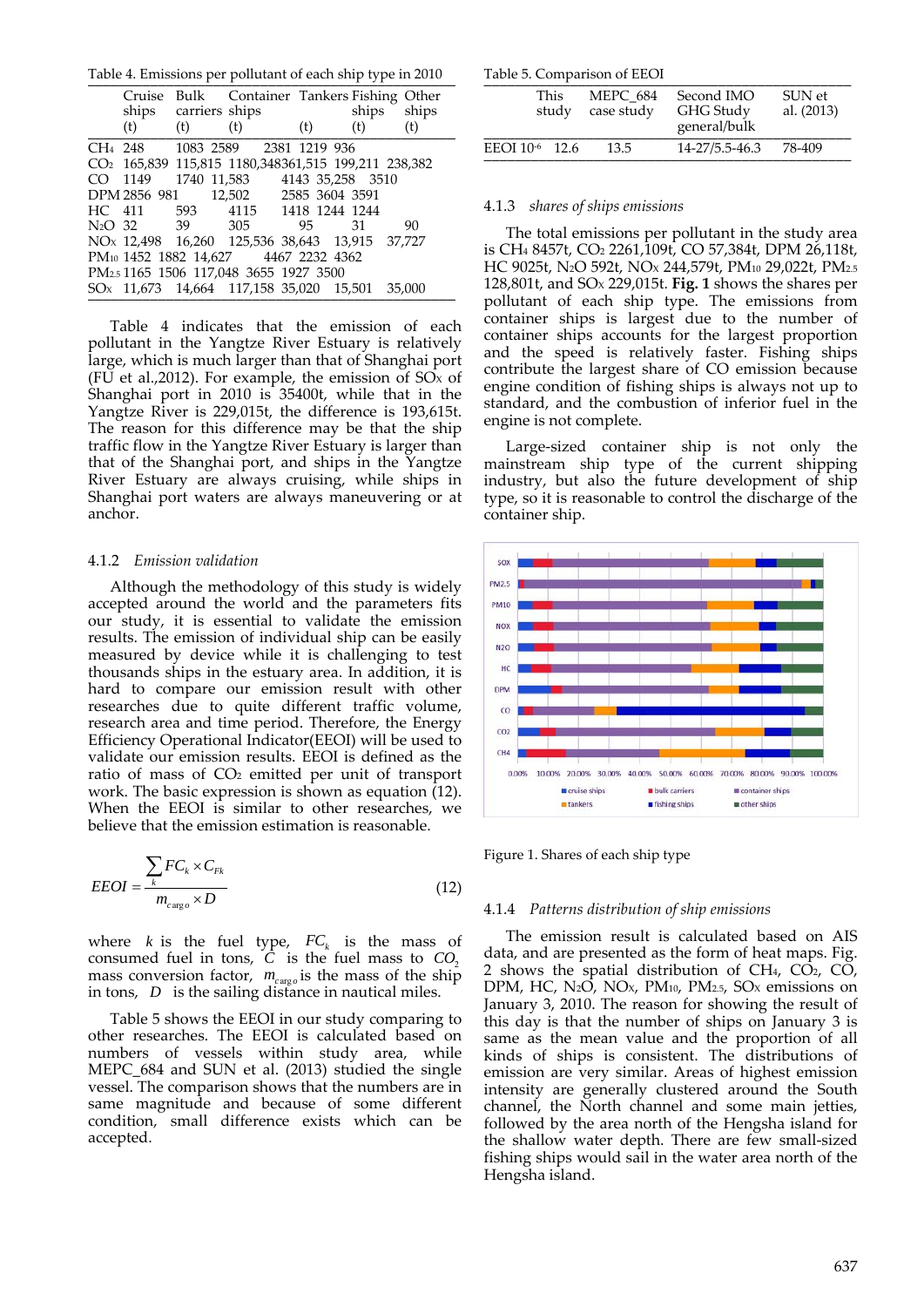

a. CH4



b. CO2











e. HC



f. N2O







h. PM10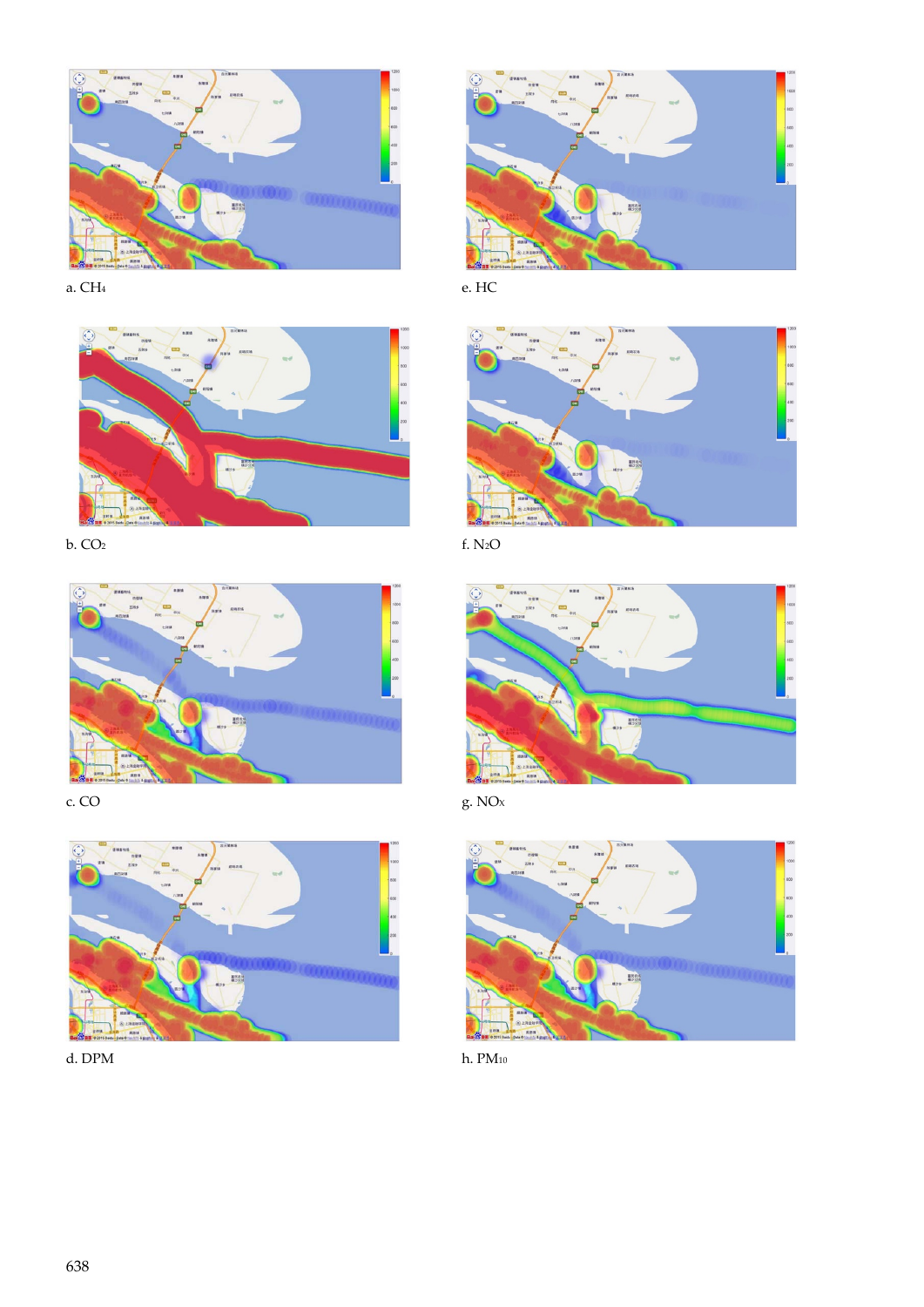

i. PM2.5





Figure 3. (a‐j): Spatial distribution per pollutant on January 3, 2010

# 5 DISCUSSIONS

Calculating ship emissions using a AIS based method can obtain detail estimation of emissions. Emission inventories show that the pollution of the estuary is very serious and the amount of each pollutant in this area is larger than that of other ports area. While the shares of each pollutant is consistent with other researches. The amount of  $CO<sub>2</sub>$  is largest followed by NOX and SOX. The number of container ships is the largest which contributed the largest amount of pollution. Therefore, more attention should be paid to the control and reduction of emissions from container ships. Areas of highest emission intensity are generally clustered around the South Channel, the North Channel and ports in the vicinity.

It is difficult to make a precise inventory for some reasons:

- 1 AIS base station cannot receive the definitely accurate and complete AIS information from ships due to the technical error.
- 2 The static characteristics of a ship in AIS information are set by the ship operators, thus existing some man‐made errors.
- 3 The type of ship obtained by analyzing AIS data does not match the ship itself in some cases.
- 4 In order to facilitate the calculation, in the classification of ship type, only select the more common five types, the relatively rare or a small number of ships are classified as other types.

# 6 DISCUSSION

The drastic development of Chinese economy has boosted the increment of ship number and the intensity of ship traffic in congested water areas such as estuaries, which causes serious environment pollution due to ship emissions. The estuary of the Yangtze River plays a vital role in connecting the inland and oversea shipping and witnesses heavy vessel traffic. Such problems are obvious in this area.

This paper established emission calculation models for different ship types based on AIS data, ship engine power functions and technology stratified emission factors to present a detail emission inventory for ships in the estuary of the Yangtze River in 2010. In this study, we calculated the propulsive power through several functions. Then, ship emissions in the study area in 2010 were estimated and emissions results are shown in the form of heat maps to analyze the spatial characteristics. The total emission per pollutant in the study area between latitudes  $31^\circ$   $00'$  N and  $31^\circ$   $50'$  N and longitudes 121°05′E and 122°40′E is CH4 8457t, CO2 4054,004t, CO 57,384t, DPM 26,118t, HC 9025t, N2O 592t, NOX 244,579t, PM10 18,863t, PM2.5 15,408t and SOX 146,877t.

After analyzing the AIS data broadcasted within the study area, ships are divided into cruise ships, bulk carriers, container ships, tankers, fishing ships and other ships. In 2010, the shares of total emissions are cruise ships 6.59%, bulk carriers 5.16%, container ships 52.96%, tankers 15.16%, fishing ships 9.16% and other ships 10.97%. Obviously, container ships accounts for the biggest proportion because the number of container ships is the largest.

It should be noted that there are some deficiencies in this study. We will solve them in a follow‐up study. But this study also can be a pilot research to calculate the ship emission in busy waterways.

# ACKNOWLEDGEMENT

The work presented in this paper is financially supported by the National Natural Science Fund of China (Grant No. 51579201) and self‐determined and innovative research funds of Wuhan University of Technology (Grant No. 2015‐zy‐109).

## REFERENCES

- Agrawal A, Aldrete G, Anderson B, et al. 2012. Port of Los Angeles Air Emissions Inventory. Starcrest consulting group, LLC, Los Angeles, USA.
- Buhaug  $\varnothing$ , Corbett J J, Endresen  $\varnothing$ , et al. 2009. Second<br>imoghe study 2009. International Maritime imoghg study 2009. International Organization(IMO), London, UK, 24.
- Designation of an emission control area for Nitrogen Oxides Sulphur oxides and particulate matter.
- IMO, MARINE ENVIRONMENT PROTECTION COMMITTEE,2010. Interpretations of and Amendments to MARPOL and related instruments 61st session.
- FU Qing‐yan, SHEN Yin, ZHANG Jian. 2012, On the ship pollutant emission inventory in Shanghai port. Journal of Safety and Environment, 12(2012); 57‐64.